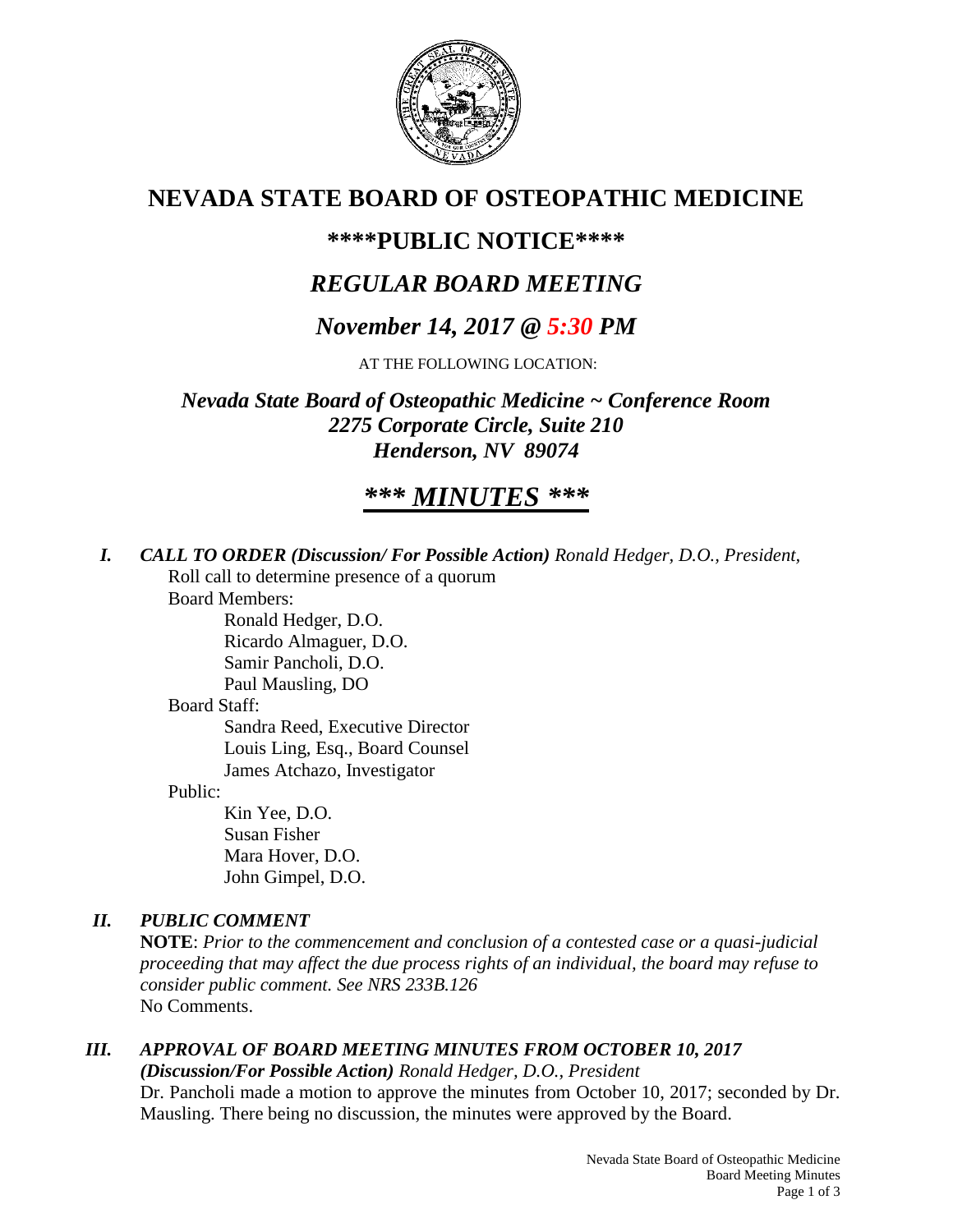#### *IV. CONSENT AGENDA TO GRANT LICENSURE FOR OSTEOPATHIC PHYSICIANS & PHYSICIAN ASSISTANTS (Discussion/ For Possible Action) Ronald Hedger, D.O., President*

Under this item the Board may consider the recommendations of the Executive Director and/or President/Vice President to grant licensure to the below listed applicants. The Board may remove any applicant's name from the consent motion, but may not discuss the contents of the application for licensure without the applicant present following proper notice pursuant to the open meeting law.

Consent agenda to grant FULL LICENSURE to the following applicants:

| <b>Osteopathic Physician Name</b> | <b>Specialty</b>          |
|-----------------------------------|---------------------------|
| Kippie Jonas, D.O.                | <b>Emergency Medicine</b> |
| Jaspreet Mann, D.O.               | Neurology                 |
| Trung Nguyen, D.O.                | <b>General Surgery</b>    |
| Shane Sergent, D.O.               | <b>Emergency Medicine</b> |
|                                   |                           |

**Physician Assistant Supervising Physician** Ryan Cho, PA-C Harry Pan, D.O.

Dr. Pancholi made a motion to approve full licensure; seconded by Dr. Mausling. There being no discussion, the Board approved the motion.

#### *V. +CONSIDERATION OF APPLICATION FOR FULL LICENSURE FOR*

*OSTEOPATHIC PHYSICIAN KIN YEE, D.O.(personal appearance), (Discussion/For Possible Action) (NOTE: The Board may go into closed session pursuant to NRS 241.030 to move to a closed session because the discussion may involve this applicant's character, alleged misconduct, professional competence, or similar items). Ronald Hedger, D.O., President* 

Dr. Hedger asked Dr. Yee if he would like to go into a closed session. Dr. Yee chose an open session. Dr. Hedger asked Dr. Yee to explain the incidents in 2004 and 2007. Dr. Yee explained the circumstances leading to the two DUI incidents. Dr. Hedger made a motion for Dr. Yee to be evaluated for substance abuse by Las Vegas counselor, Larry Espadero, before determining approval for licensure; seconded by Dr. Pancholi, and approved by the Board.

#### *VI. CONSIDERATION/APPROVAL OF FY2016-17 AUDIT AS REQUIRED PER NRS 218G.400, (Discussion/For Possible Action) Ronald Hedger, D.O.,*

Dr. Pancholi made a motion to approve the Draft FY2016-17 Audit; seconded by Dr. Mausling. There being no discussion, the Board approved the Audit as presented.

## *VII. PRESENTATION BY THE NATIONAL BOARD OF OSTEOPATHIC MEDICAL*

*EXAMINERS (Discussion) Ronald Hedger, D.O., President*

Dr. Hedger introduced Dr. Gimpel to the Board. Dr. Gimpel explained the goals and services of the National Board of Osteopathic Medical Examiners and the importance of the testing process for medical professionals. He noted the updates with the COMLEX testing blueprint, and the COMVEX examination and usefulness of taking the exam.

#### *VIII. EXECUTIVE DIRECTOR'S REPORT*

a. Financial Statements. Dr. Pancholi requested a breakdown of the waived fees in the quarterly Compilation Statement. Ms. Reed said she would obtain the information and provide it to him at a later date. Dr. Pancholi also requested the Compilation Statements to indicate the side-by-side comparison for the same time in the previous fiscal year.